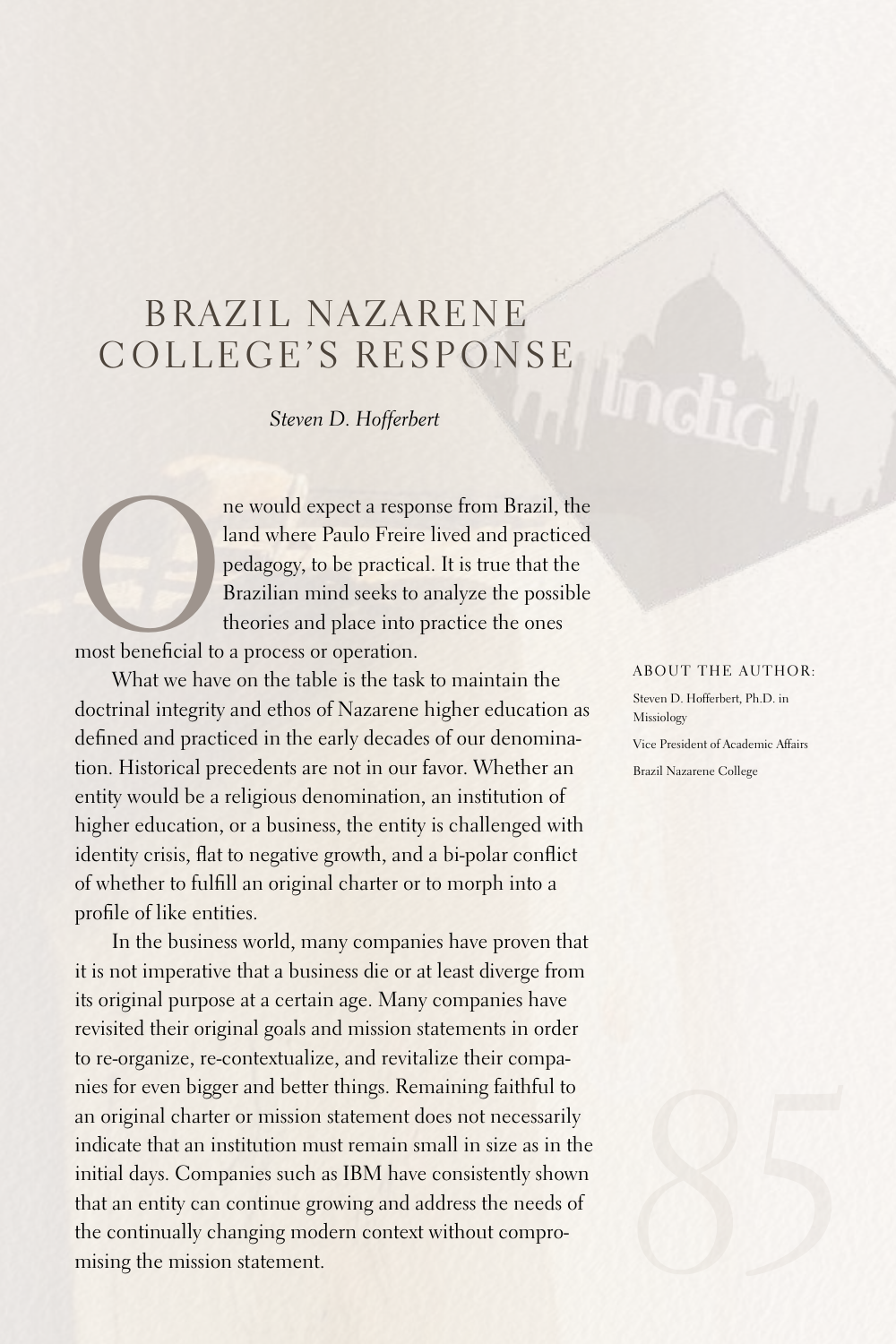### Interdisciplinary Activity

One of the realities in Brazilian higher education is the use of interdisciplinary activity among the courses a student will take. Interaction is encouraged among professors of different areas of study in order to try to offer the student a broad perspective concerning the essence and nature of what is being studied.Each article in this document applied the essence and essentials of the Christian faith within the context



*In the business world, many companies have proven that it is not imperative that a business die or at least diverge from its original purpose at a certain age.* 

of the discipline represented. This document should be the beginning of an ongoing dialogue of professors of all fields to establish an interdisciplinary conversation of the essence of the Christian faith within the context of higher education. Symposiums and panel discussions involving faculty and students across disciplinary lines would be beneficial.

#### Outcomes-Based Future Development

As educators, we are very familiar with outcomes-based procedures for educational purposes. We might also consider the outcomes-based principle for overall future development of our institutions.Let us put aside for a minute the implications of outcomes for the individual student and apply the principles to the institution as a whole.

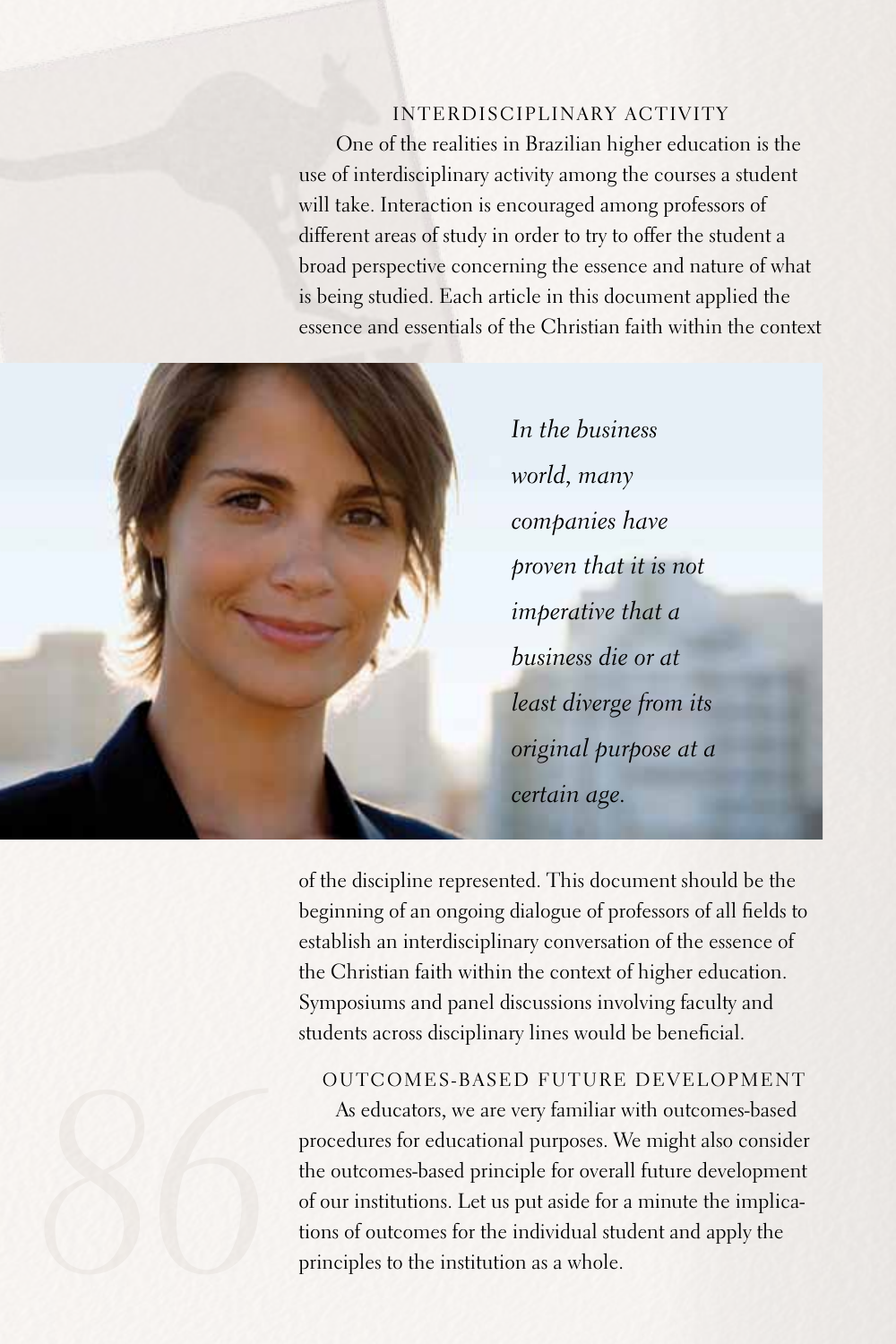The process to obtain accreditation for Brazil Nazarene College was different than for institutions in the United States. In Brazil, institutions of higher education must be accredited before they enroll students and begin classes.Also, the federal government of Brazil is the accreditation entity instead of regional accreditation associations. We began in 2005, to prepare for accreditation by submitting a five-year institutional plan that entailed all aspects of development for five years.

Ithough the Brazilian government uses a comprehen-<br>sive list of evaluative instruments, the outcomes of the<br>institution seeking accreditation are very important. sive list of evaluative instruments, the outcomes of the institution seeking accreditation are very important. One of the requirements of accreditation for BNC was to prove from the list of courses in any given major that it could produce the profile of the graduating student described for that major.BNC had to prove that the outcomes of the entire four-year program would actually produce the desired profile of the graduating student.For this purpose, we devised a program of self-evaluation for the institution that would be

conducted by students and professors on a semester basis and on a four-year basis. Each semester every student evaluates every aspect of the institution, from physical facilities to services offered. Every student also evaluates each course and each professor. In addition to completing the evaluations, the students take a comprehensive, one-hour essay exam over the content of each course.

The professors are also required to fill out a self-evaluative electronic



form that covers their performance in their courses; their relationships with students and colleagues; and the campus services and programs. BNC has established a storyboard of procedures to collate, compile, and consider the results from these evaluative instruments. The future performance and development of educational programs depend on understanding and assimilating the outcomes from the evaluations of what is happening on campus and what is being learned in each course.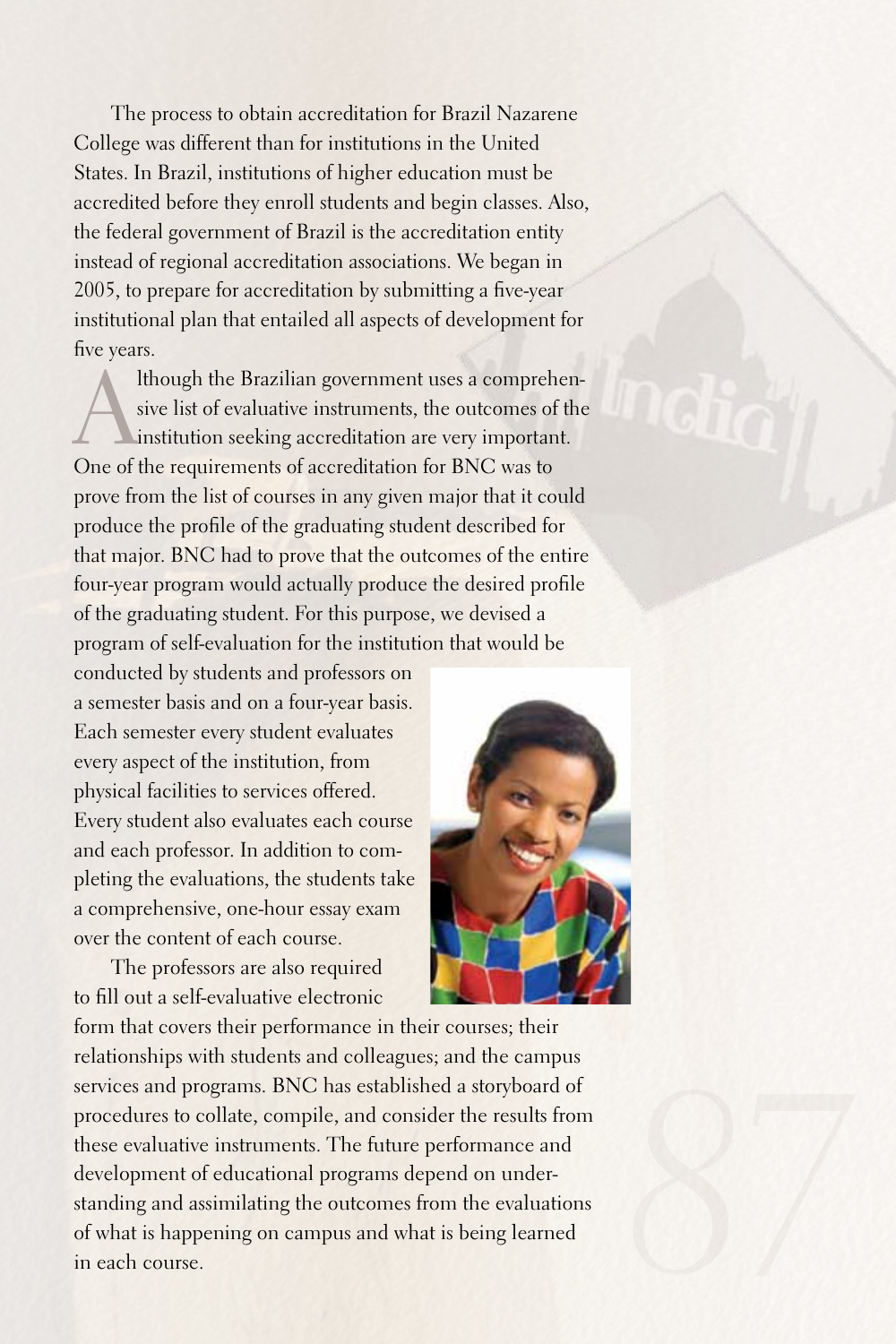*Academic excellence and spiritual fervor are not necessarily inversely proportional.*

Although BNC has been in operation for only two years, we believe that the system of self-evaluation will be one of the keys to grow a great institution of higher education in the future.

### Steps to Becoming a Disciple-making Missional Institution

The mission of Brazil Nazarene College is to prepare and equip bi-vocational ministers and missionaries. What BNC defines as bi-vocational is not a minister who is working part-time in a certain profession and working part-time in the ministry.BNC has the philosophy that Christians should have full-time professions in various areas, but within the context of their professions they should also be ministers to everyone around them. The vision for BNC is to graduate students who can make a difference in their context and community for Christ, whether it is in a community in Brazil or in a



cross-cultural context. The goal is for graduates to work in their chosen professions and fulfill their vocations to make a difference in the lives of the people around them.

Brazil is an emerging center of Christianity. Missiologists believe that Brazil will prepare and equip many Christian leaders in the future. We believe that BNC has an important part in this task. The mission statement of BNC speaks to the role of BNC to equip students to become disciple-making

professionals, in whatever profession they may enter.Although BNC is preparing those students who have declared a profession in full-time ministry, BNC is also actively involved in equipping all students to fulfill their God- given call and vocation to minister to people in their chosen professions.

## Academic Excellence and Spiritual Vitality

Academic excellence and spiritual fervor are not necessarily inversely proportional. Our institutions can increase in academic excellence and not only maintain spiritual vitality but also grow in spiritual insight and praxis. The concurrence